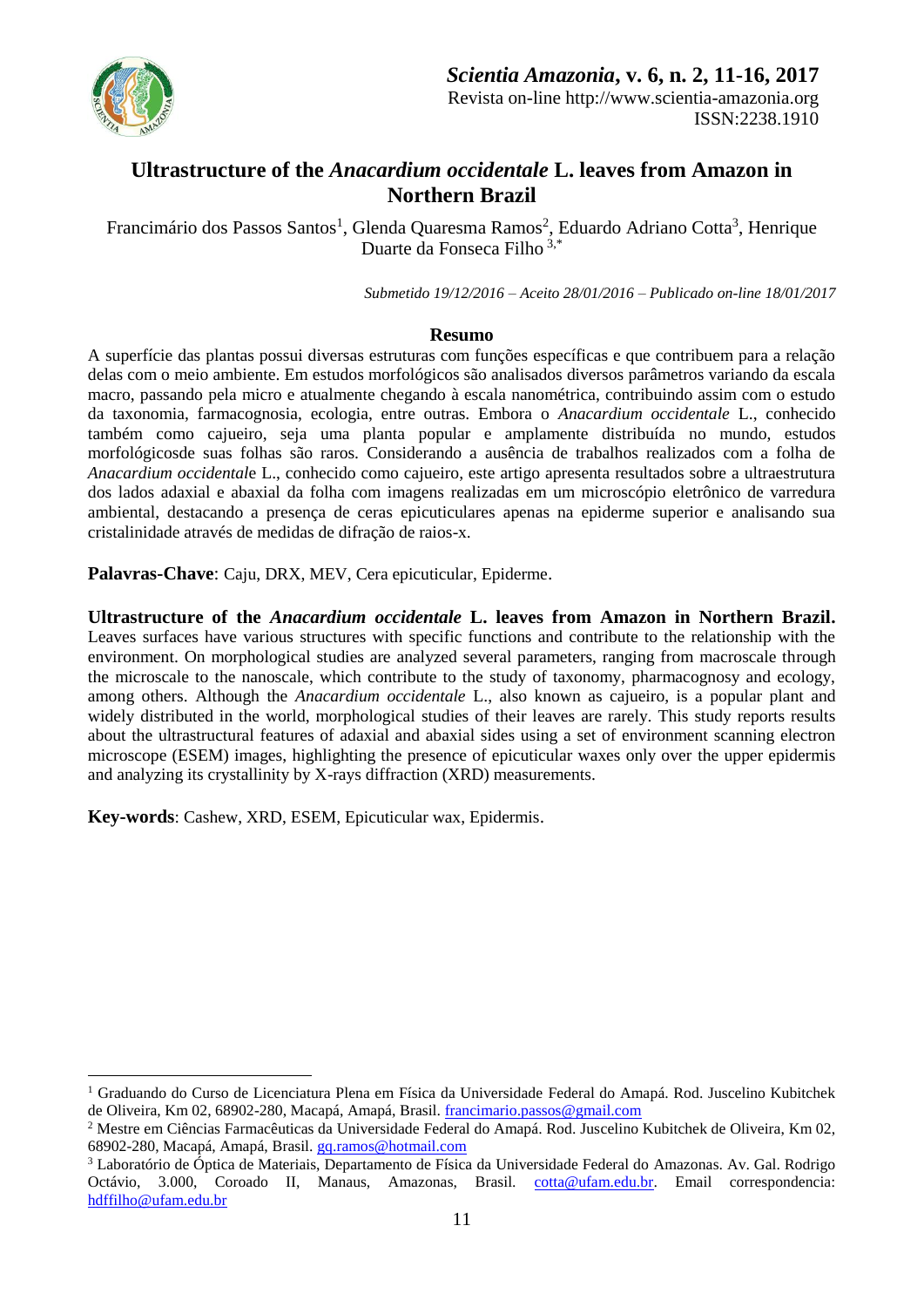

# *Scientia Amazonia***, v. 6, n. 2, 11-16, 2017** Revista on-line http://www.scientia-amazonia.org ISSN:2238.1910

## **1. Introdução**

A million years of land plants evolution led to a large diversity of functional biological surface structures. In this way, plants have an interface, consisting of an extracellular layers of polymeric cutin matrix and soluble cuticular lipids, that is able to share between primary plant tissues and the atmosphere. This interface, so-called cuticle, has been of great interest to many researchers for more than a century (MEUSEL et al. 2000), due to its functionality and properties such as light reflection or wettability, a barrier against UV radiation and bacterial and fungal attacks, and so on (MEUSEL et al. 2000; HOLMES & KEILLER 2002).

The micro- and nanostructures of plant surfaces have a great influence on their attributes as interfaces. Even in a cursory look at different plant surfaces they show different optical appearances, which arise from the surface structures in the micro- and nanoscale dimension (KOCH et al. 2009). The plant cuticle is technically a composite material mainly built up by a network of cutin and hydrophobic waxes. Based on structural characteristics, the cuticle can be divided into the cuticle proper and the thicker underlying cuticle (cuticular layer). In both layers the cuticle network is formed by cutin, a polyester like biopolymer, composed of hydroxyl and hydroxyepoxy fatty acids, and sometimes also by cutan, which consists of polymethylene chains, or by another polymer called lignin (JEFFREE et al. 2006).

The waxes are important to the structure and function of cuticle and are either deposited within the cutin matrix (intracuticular wax) or accumulate on its surface as epicuticular wax crystals, or films (YEATS & ROSE 2013; Jeffree et al. 2006). In most cases, the majority of compounds comprising the cuticular wax are derived from very-long-chain fatty acids, including alkanes, aldehydes, primary and secondary alcohols, ketones, and esters. In some species, various lipophilic secondary metabolites, such as pentacyclictriterpenoids, flavonoids, and tocopherols, can also be substantial components (TULLOCH, 1976; BACKER et al. 1982; BIANCHI, 1995).

Epicuticular waxes create a macroscopic effect as reduction wettability, leading to selfcleaning leaves surfaces (NEINHUIS et al. 1997). They also reduce the uptake of molecules from the environment, which might become a crucial factor

in agriculture, when the uptake of nutrients or fungicides is desired (KOCH et al. 2009). With respect to epicuticular waxes classification, the most common wax morphologies are thin films and several three-dimensional structures such as massive crusts, granules, plates, platelets, filaments, rods, and tubules with a hollow center (KOCHET al. 2009). According to Barthlott et al. (1998), the environment conditions could influence on the amount and how the waxes would be distributed along the leaf surface.

X-Ray Diffraction (XRD) is one of several fundamental techniques used for materials characterization as well as Differential Scanning Calorimetry (DSC) (DASSANAYAKE et al. 2009), Fourier Transform Infrared Spectroscopy (*FTIR*) and Scanning Electron Microscopy (SEM) (Sigoli et al. 2000). When the SEM arose, new possibilities to study plant structures, ranging from the micro- up to nanoscale, were established. For a conventional SEM, which works in high vacuum and at room temperature, it is widely accepted that biological samples must be dehydrated and require a deposition of conductive material on the surface. As an alternative, ESEM can make images on non-conducting samples, being a powerful tool to analyze biological material at room temperature (SHAH & BECKETT 1979; DANILATOS & POSTLE 1982).

On the other hand, XRD enables the determination of composite structural patterns, being possible to characterize factors such as crystallinity, amorphicity, residual stress, texture, as well as to get analysis of the tension behavior as a function of temperature (GOLDSMITH et al. 2000). XRD investigations in waxes exhibit a relationship between chemical composition and morphology with a diversity of molecular order and crystalline structure (ENSIKAT et al. 2006; KOCH & ENSIKAT 2008).

Considering the importance of detailed studies to provide a best comprehension and characterization about leaf morphology, this work examined the ultrastructural differences comparing adaxial and abaxial surfaces of fresh *Anacardium occidental*e L. leaves using an environmental scanning electron microscope (ESEM). The purpose of this work is also to characterize the cristallinity of reconstituted epicuticular waxes onto a glass substrate surface.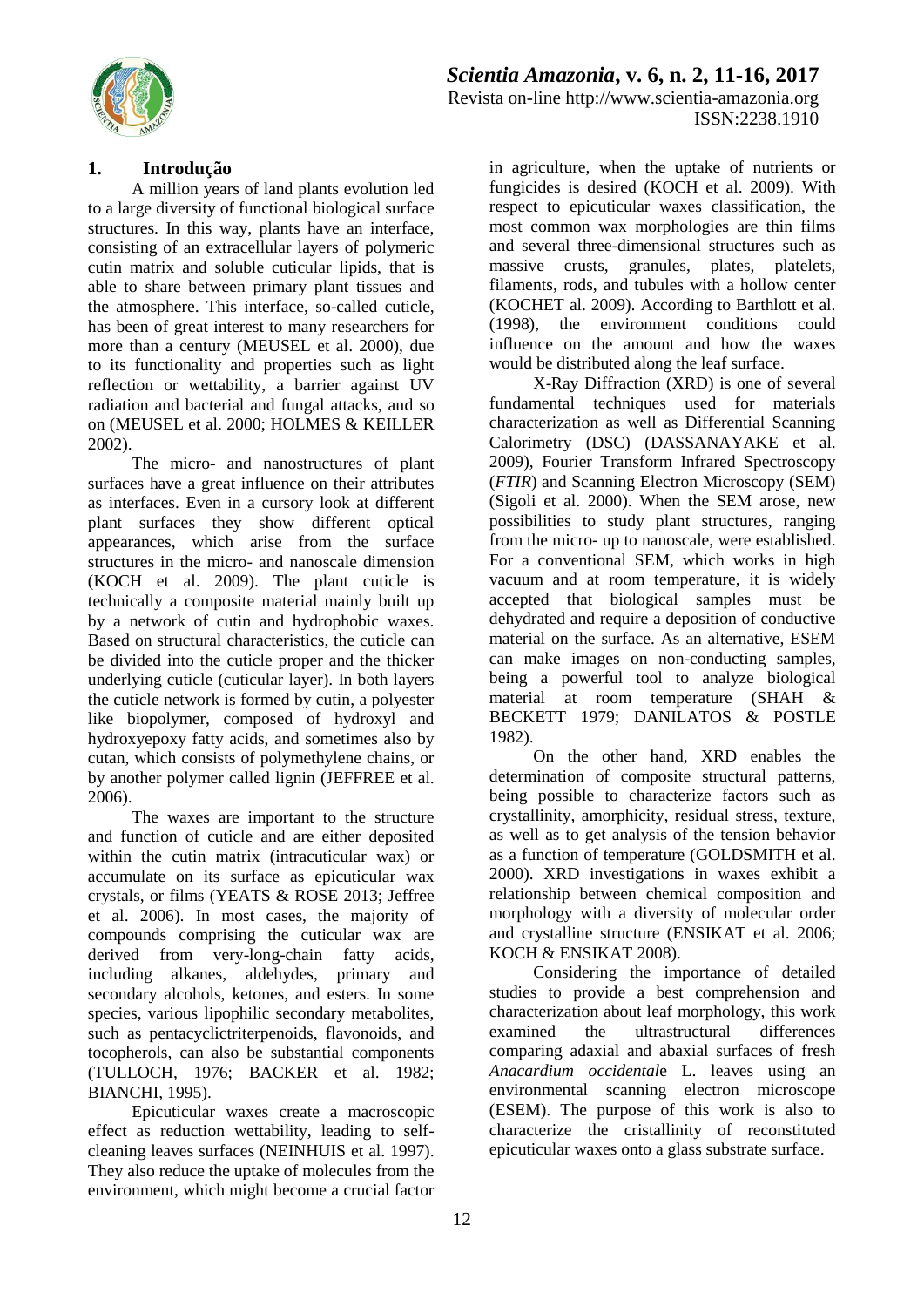

*Scientia Amazonia***, v. 6, n. 2, 11-16, 2017** Revista on-line http://www.scientia-amazonia.org ISSN:2238.1910

## **2. Methods and materials 2.1. Plant material**

Leaves of *Anacardium occidental*e L. were collected in Macapá, into the Universidade Federal do Amapá campus. Voucher material was deposited at the Herbário Amapaense (HEMAB) of the Instituto de Estudos e Pesquisas do Estado do Amapá (IEPA), under number 018684.

#### **2.2. Isolation and purification of wax**

This process consisted of collecting the leaves, followed by washing and drying at room temperature. For the extraction of epicuticular wax single carefully handled leaves were immersed and gently shaken for 30s in CHCl<sub>3</sub>, at room temperature (Hamilton, 1996). The resulting solution of wax was dried, filtered and the excess of solvent removed using a rotary evaporation.

### **2.3. Environmental Scanning Electron Microscopy**

Fresh leaf pieces of  $5 \times 5$  mm<sup>2</sup> were cut using a razor blade, avoiding the midrib areas to give a relatively consistent surface. Adaxial and abaxial surfaces were examined. Leaf specimens were mounted on a metal stub (10 mm in diameter) using two-sided adhesive carbon tape. Without metal coating, surfaces of leaf specimens were directly examined with an environmental scanning electron microscope (SEI-quanta 250) at an accelerating voltage of 5 kV.

#### **2.4. X-ray diffraction**

In order to evaluate the presence of crystalline compounds in the epicuticular wax it was used a diffractometer model Rigaku Miniflex II using  $CuK_{\alpha}$  ( $\lambda=1,5404$  Å) radiation. The diffractogram was recorded between 2 and 50º (20) in 0,02 $^{\circ}$  steps, counting 4 s per point at 30 kV and at 15 mA. The samples were deposited on glass substrate.

#### **3. Results**

The study of the macroscopic characters of fresh leaves reveals on the upper side a dark green in color and on the lower one a light green, lamina 15-18 cm long and 8-10 cm wide, with obovate shape, pinnately veined, symmetric base and obtuse apex, entire margin and the smooth surface has a straight petiole, as depicted in figure 1.



Figure 1 Leaf of A. occidentale. (a) Adaxial and (b) abaxial sides.

Scanning electron microscopy revealed micromorphological diversity in the leaf surface. There were significant differences between the adaxial and abaxial surfaces of the leaf. The adaxial surface is recovered by a cuticle highly undulated or ridged with depressions in some regions, and had no stomata (Figure 2a). The presence of epicuticular wax granules that varied in diameter (ca.  $1-4 \mu m$ ) and are scattered over the undulated cells along adaxial surface can be noted (Figure 2b).



Figure 2 Scanning electron micrograph of (a) adaxial leaf surface showing epidermis features. (b) Higher magnification where arrows indicate wax granules.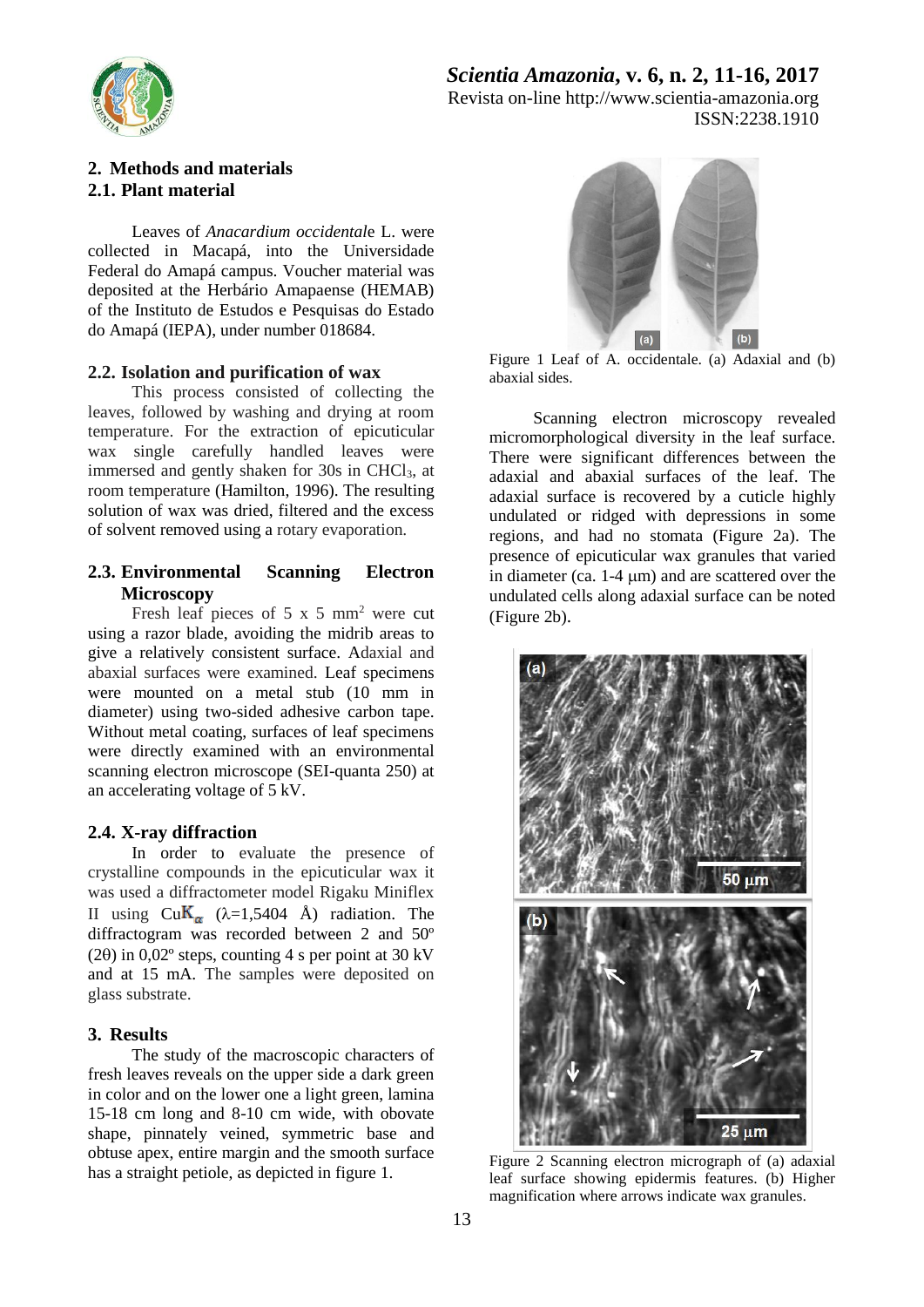

*Scientia Amazonia***, v. 6, n. 2, 11-16, 2017** Revista on-line http://www.scientia-amazonia.org ISSN:2238.1910

In the abaxial surface was noted a large quantity of stomata (Figure 3a) with a slightly ridged cuticle that is denser in their surroundings. The leaf is hypostomatic. Stomata are reniforms and inserted at the same level as the epidermis, with a random distribution. The stomata are accompanied by subsidiary cells, with a ridged cuticle (Figures 3a, b). It was not observed the presence of epicuticular wax granules on this surface.



Figure 3 Scanning electron micrograph of (a) Abaxial leaf surface. The appearance and distribution of stomata. Arrows indicate subsidiary cells surrounded by a ridged cuticle. (b) Higher magnification of stomata.

The X-ray pattern of the reconstituted epicuticular wax is shown in figure 4. The X-ray diffractogram presents only diffraction peaks from lattice planes of the crystalline wax. The amorphous band, a less ordered component of the wax, contributed only to a broad band characteristic of diffraction from non-crystalline material, ranging from 10 to 40º.

#### **1. Discussion**

Carpenter (2005) reported the importance dedicated to the study of the stomata based on the anatomical architecture, quantity, shape and the organization of epidermis cells associated with guardians cells, because it provides subsidies to the taxonomy of plants (STACE,1965). Stomata are composed of a pore, the ostiole and a pair of guardians' cell that are surrounded by subsidiary cells that differ from the others in size, shape and orientation (Esau, 1953; Pant, 1964). The position of the subsidiary cells is an important factor to classify the type of stomata on the leaf epidermis (CARPENTER, 2005). This morphology of the stomatal complex is according to Metcalfe & Chalk (1957) and Jaiswal (2012), which described the presence of paracytic stomata cells that are connected to the irregular subsidiary cells in the *Anacardium occidentale* leaves. This irregularity is due to the presence of a ridged cuticle.



Figure 4 X-ray diffraction pattern of epicuticular wax of cashew**.**

The epidermis present a thin extracellular membrane, called cuticle, which is composed by cutin and epicuticular waxes, that is, in general, a hydrophobic material, whose primary function is to create a barrier against water loss. Kock et al. (2008) presented possible surfaces structures based on wetting behavior of plant leaves. The sculptures of the cells, the presence of hairs and the fine structure of the surfaces, e.g., folding of the cuticle or presence of epicuticular waxes, have a strong influence on surface wettability. Beside this, structural and chemical modifications can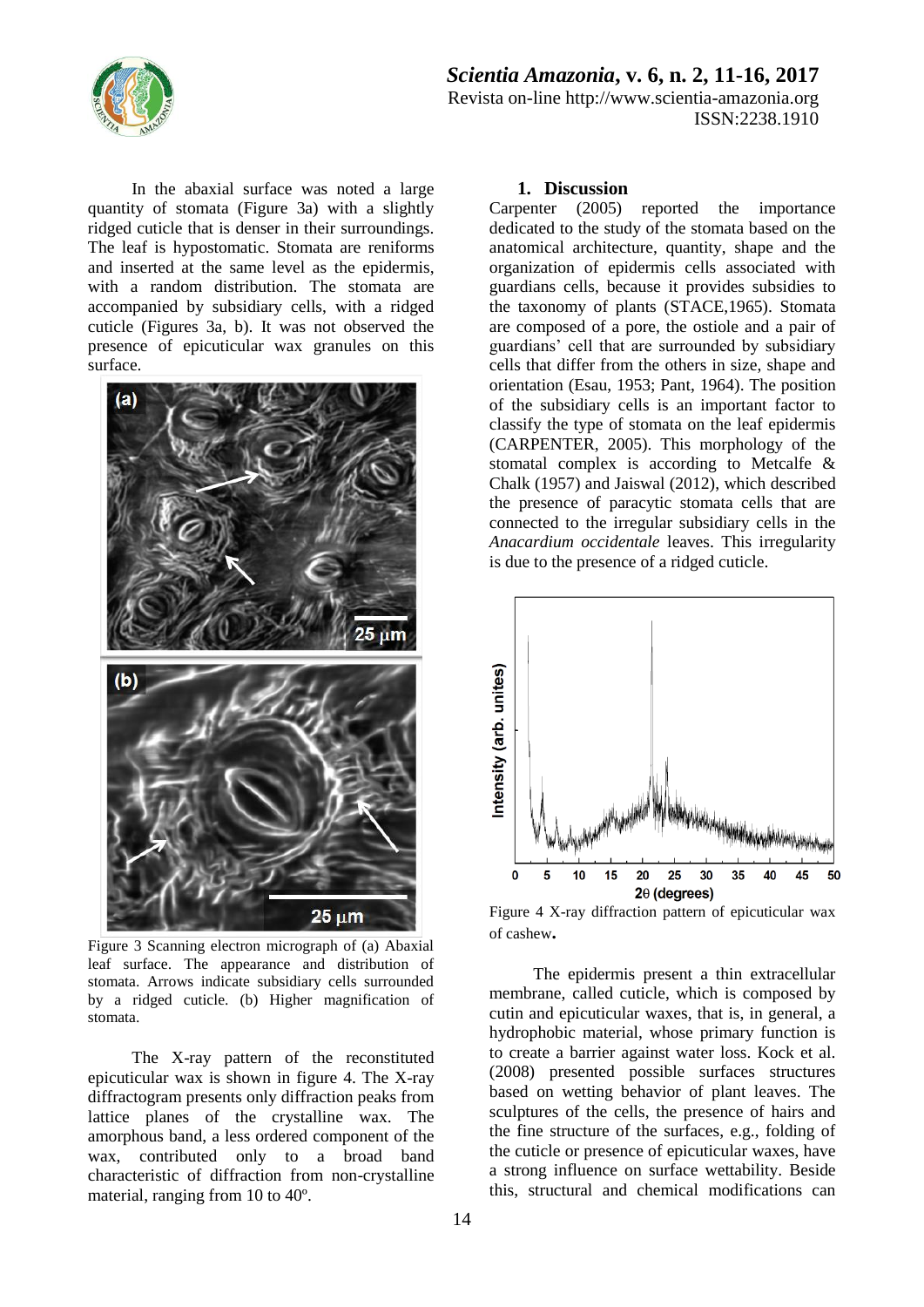

induce variations in surface wetting, ranging from superhydrophilic to superhydrophobic (HOLLOWAY, 1982; BUKOVAC, 1995; KOCH, 2008).

The crystalline order can be analyzed in detail by X-ray diffraction (XRD) and electron diffraction (ED). XRD has frequently been used in the early studies of waxes as a tool for the identification of compounds isolated from natural waxes. The XRD powder diffraction diagrams contain information about lattice parameters, the chain length of the molecules and the position of oxygen-containing functional groups (MALKIN, 1952; MAZLIAK, 1968). Previous XRD studies of plant waxes were performed on solventextracted, recrystallized waxes, but crystal structure analyses of the natural, mechanically isolated epicuticular waxes are published rarely (MEUSEL et al. 2000).

The two narrow peaks of high intensity, superimposed on the broad peak in figure 3, can be attributed to 010 and 100 reflections, according to Casado et al. (1999) for the reconstituted cuticular waxes of grape berry cuticle. In that study, a comparison of the n-hexacosanol peaks diffractions was donewith grape berry cuticle and epicuticular wax results. These peaks appeared on a very broad band of high intensity at  $\sim$ 21 $^{\circ}$ , and were mainly attributed to the amorphous network that constitutes the cutin of the plant cuticle.

#### **2. Conclusion**

In this work it was studied the *Anacardium occidental*e L. leaf micro morphology on both adaxial and abaxial sides by ESEM, showing ultrastructural details that not found yet, enhancing distinct differences on leaf epidermis. This research also analyzed the reconstituted epicuticular waxes deposited on a glass substrate by X-ray diffraction, presenting a crystalline order.

#### **Divulgação**

Este artigo é inédito e não está sendo considerado para qualquer outra publicação. O(s) autor(es) e revisores não relataram qualquer conflito de interesse durante a sua avaliação. Logo, a revista *Scientia Amazonia* detém os direitos autorais, tem a aprovação e a permissão dos autores para divulgação, deste artigo, por meio eletrônico.

#### **References**

BARKER, E.A.; CUTLER, D.J.; ALVIN, K.L.; PRICE, C.E. Chemistry and morphology of plant epicuticular waxes. **Academic Press**, v. 10, 1982, p. 139-165.

BARTHLOTT, W.; NEINHUIS, C.; CUTLER, D.; DITSCH,F.; MEUSEL, I.; THEISEN, I.;WILHELMI, H. Classification and terminology of plant epicuticular waxes. **Botanical Journal of the Linnean Society**, v. 126, 1998, p.237–60.

BIANCHI, G. Plant waxes. In: HAMILTON, R. J. Waxes: chemistry, molecular biology and function. **The oil Press**, 1995, p. 175-222.

BUKOVAC, M. J.; PETRACEK, P. D. Rheological properties of enzymatically isolated tomato fruit cuticle. **Plant Physiology**, v. 109, 1995, p. 675– 679.

CARPENTER, K. J. Stomatal architecture and evolution in basal angiosperms. **American Journal of Botany**, v. 92, n. 10, 2005, p. 1595– 1615.

DANILATOS, G. D.; POSTLE, R. The environmental scanning electron microscope and its application. **Scanning Electron Microscopy**, 1982, p. 1-16.

DASSANAYAKE, L. S. K.; KODALI, D. R.; UENO, S.; SATO, K. Physical properties of rice bran wax in bulk and organogels. **Journal of American Oil Chemists' Society**, v. 86, 2009, p.1163– 1173.

ENSIKAT, H. J.; BOESE, M.; MADER, W.;BARTHLOTT, W.; KOCH, K. Crystallinity of plant epicuticular waxes: electron and X-ray diffraction studies. **Chemistry and Physics of Lipids**, v. 144, 2006, p. 45–59.

ESAU, K. Plant anatomy. **John Wiley**, New York, USA.1953.

GOLDSMITH, C. C.; NOYAN, I. C.; HAVEN, P.; NUNES, T. L. Semiconductors: integrated circuit manufactures. In: CHUNG, F. H. Industrial applications of x-ray diffraction. **IBM Corporation**, 2000, p. 55-88.

HAMILTON, R. J. Waxes: chemistry, molecular biology and functions. **The Oily Press**, 1996, p. 177-222.

HEREDIA, A. Biophysical and biochemical characteristics of cutina plant barrier biopolymer**. Biochimica et biophysica acta**, v. 1620, 2003, p. 1-7.